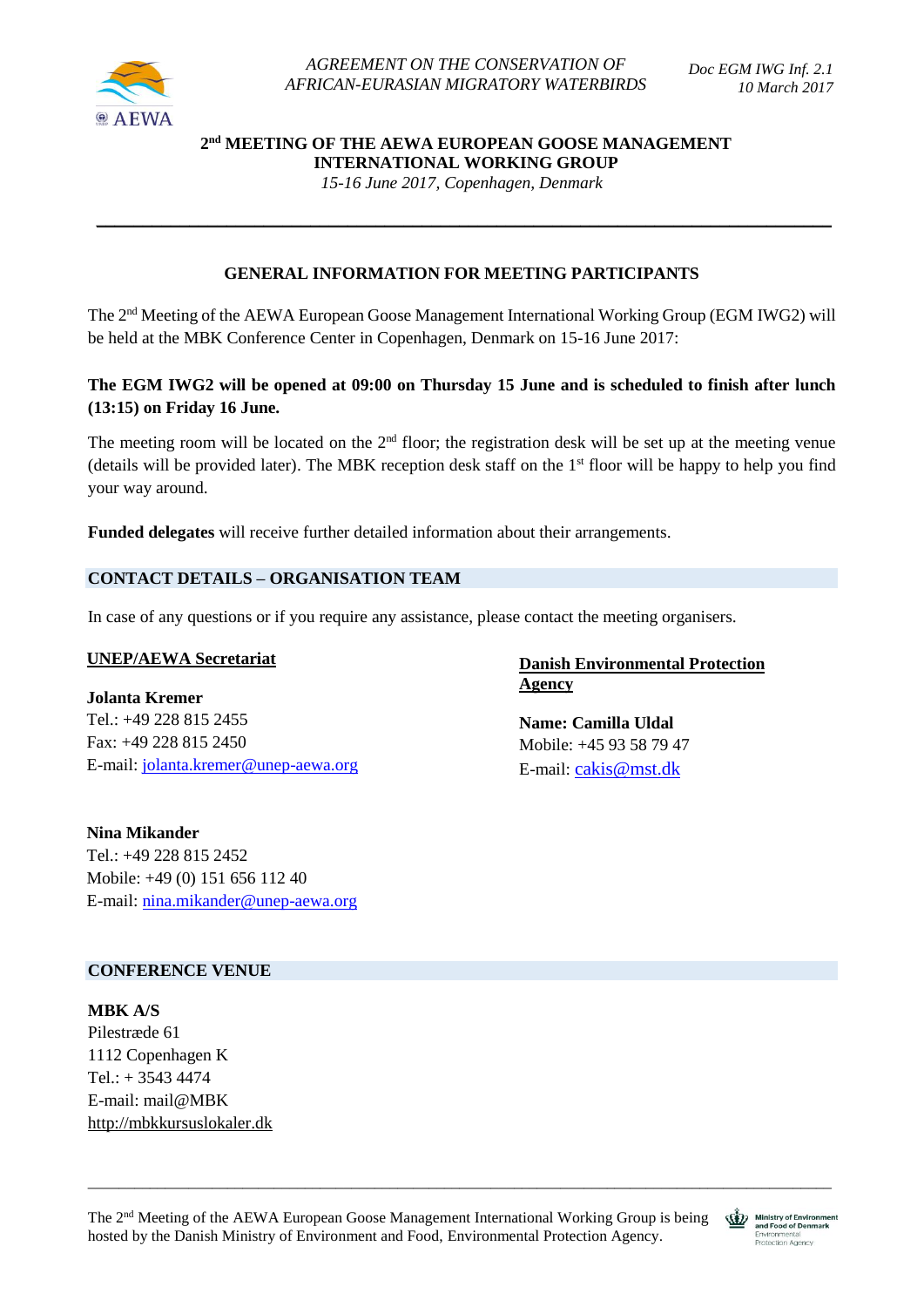Copenhagen is the capital city of Denmark and has a population of around 560.000. The native language is Danish but most people also speak English. The easiest way to get around in Copenhagen is by bike or by public transport. Bicycles are everywhere, so be careful not to walk on the bike lanes and look for bikes before crossing a bike lane.

The venue is located in the center of Copenhagen, near the metro stations **Nørreport** and **Kongens Nytorv**. In the area, you will find lots of shopping opportunities, the most famous shopping street Strøget is nearby and in the streets around it are many small shops. Also close to the venue are the Kings Garden and the Botanical Garden as well as several museums and many other famous landmarks.

Just around the corner, you will find Rundetårn (The round tower) which is the oldest working observatory in Europe. It has a unique architecture and a ticket to walk to the top and get a good view of Copenhagen costs 25 DDK. The royal guards change at 12:00 every day and walk past Rundetårn just after 11:30.

There are grocery shops and restaurants on Nørreport and in the area around it. Just next to Nørreport, you will find Torvehallerne which is a food market consisting of small shops serving both local and foreign food.

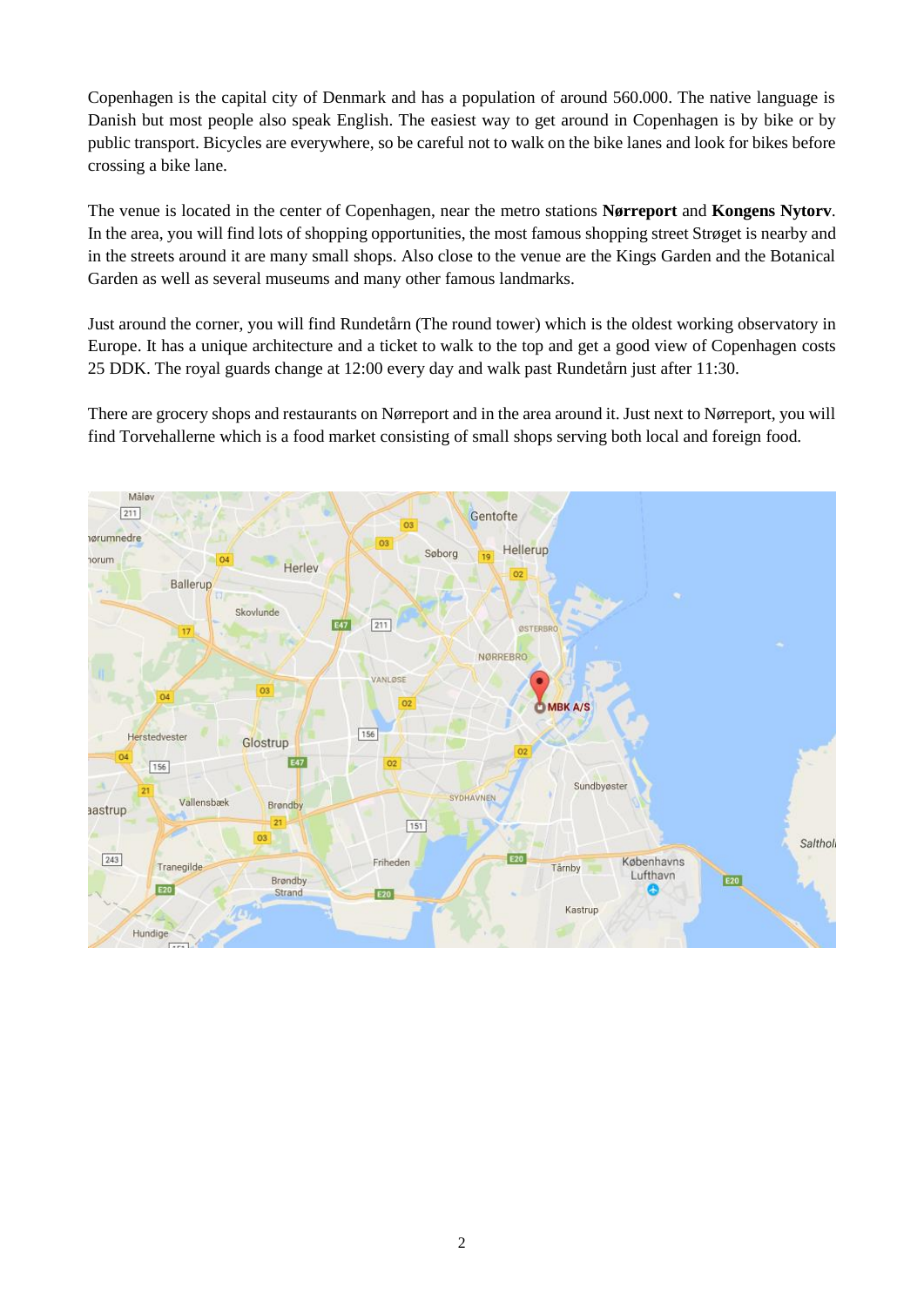

The conference venue is located 500 meters from the Nørreport train and metro stations. From Nørreport walk down the Frederiksborggade and turn left onto Pustervig and then turn right onto Suhmsgade. Walk down Suhmsgade for one block, after which the street name will change to Pilestræde. Continue straight on Pilestræde until you reach the meeting venue on your right-hand side (see detailed map below).

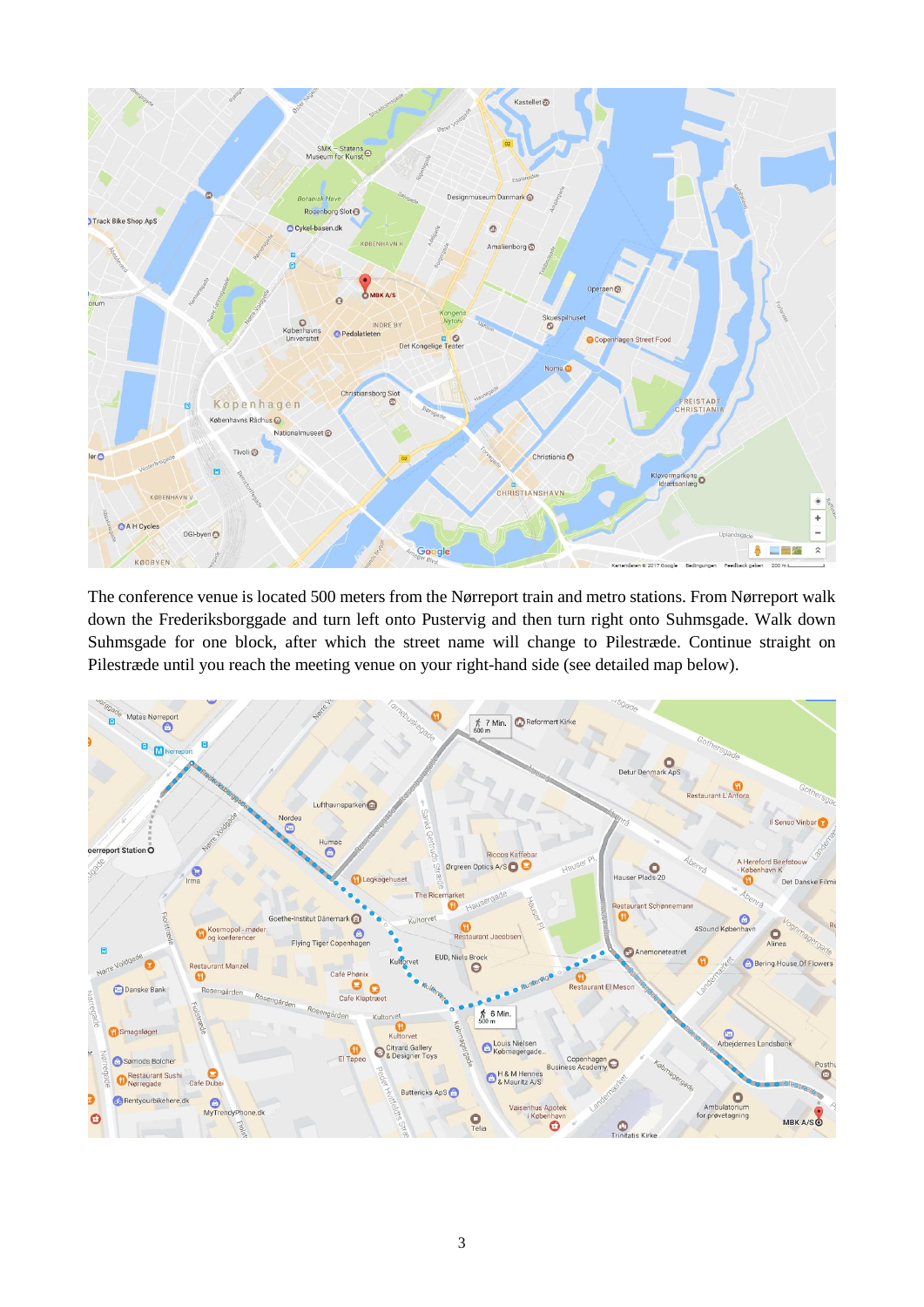## **PRE-REGISTRATION**

Please pre-register under the following link:<http://meetings.unep-aewa.org/meetings/EGMP2/registration>

The pre-registration deadline is **31 March 2017.**

#### **HOTELS**

Please note, that no hotel rooms have been blocked for the duration of the meeting and that **both funded and non-funded delegates are kindly requested to make their own hotel reservations.** 

**We would like to urge you to make your hotel reservation as soon as possible; June is very popular for tourists in Copenhagen so hotels will fill up quickly.**

## **TRAVEL AND TRANSPORT TO AND FROM THE AIRPORT**

Travel will be to Copenhagen Airport (Kastrup) [\(https://www.cph.dk/en/\)](https://www.cph.dk/en/).

#### **By bus**

The bus line 5A takes you to the Copenhagen city centre and runs every 10 minutes and takes ca. 35 minutes. Tickets for the bus can be bought at the ticket machine in terminal 3, or on the bus, but please note that the bus drivers only accept cash.

## **By metro**

The metro station is located in the extension of Terminal 3. The metro runs at 4-6 minute intervals during the day and evening hours and every 15-20 minutes at night. It will take you 15 minutes to reach the city centre. All trains go in the same direction, so you do not have to worry about getting on the wrong train. Tickets can be bought at the metro station or in the DSB ticket sales counter in terminal 3.

For information on the different kinds of tickets, which can be used for the metro, buses and trains in Copenhagen, please visit: <http://www.visitcopenhagen.com/copenhagen/transportation/tickets-prices>

#### By train

The train station is located at terminal 3. You can take a free shuttle bus from terminal 1 to terminal 3, which will take 5 minutes. The trains run every 10 minutes during the day and will get you to Copenhagen Central Station in about 13 minutes. During the night, the trains run 1-3 times an hour.

**Citypass** tickets can be bought at the ticket machines in terminal 3 just above the railway, and at the DSB ticket sales counter, also located in terminal 3, or online. A 24-hour ticket costs 80 DKK (11,00 EUR) and a 72-hour ticket costs 200 DKK (27,00 EUR).

#### **By taxi to and from the airport**

There is a pick-up point directly outside Terminal 3. The average taxi rate to the city center of Copenhagen is 200 DKK (27,00 EUR), and it is possible to pay by credit card. The journey takes ca. 25 minutes. If you need a Taxi at any other time during your stay, you can call **TAXA +45 35 35 35 35**.